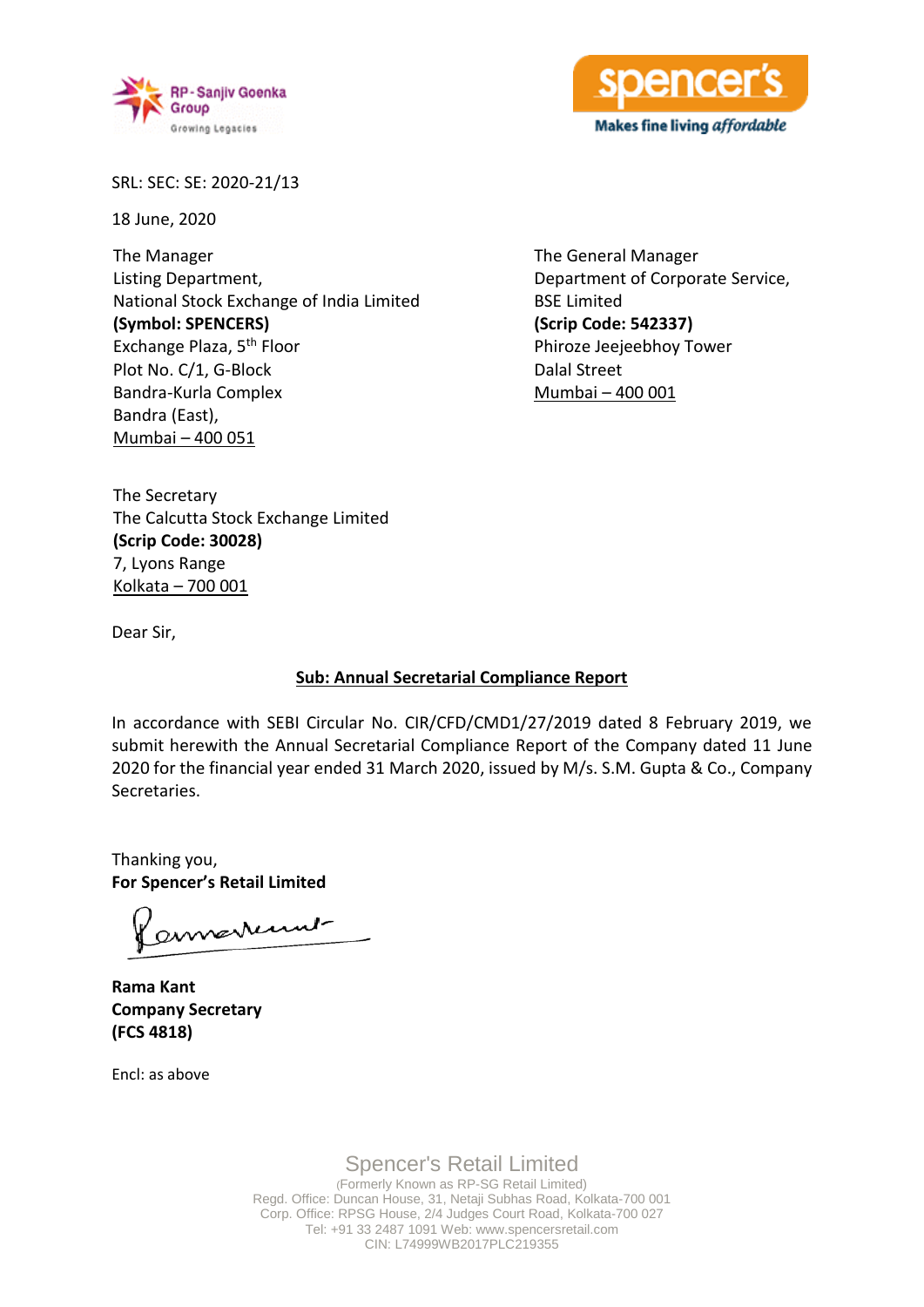Fax : (033) 2236-7135

Email : smguptaandco@yahoo.com smguptaandco@gmail.com

Offi. : 2236 1385,2236 7135 Phones : Resi. : 2534 8148 Mobile : 98300 57568

### Website : www.smguptaco.com

### S. M. GUPTA & CO.

### COMPANY SECRETARIES

### P-15 BENTINCK STREET, CALCUTTA-700 001

Ref. No…………………………… Dated……………………………….

### Secretarial Compliance Report of SPENCER'S RETAIL LIMITED (Formerly known as RP-SG RETAIL LIMITED) for the year ended 31.03.2020

### TO THE MEMBERS OF SPENCER'S RETAIL LIMITED

We, **S. M. Gupta & Co.**, Practicing Company Secretaries, have examined:

- (a) all the documents and records made available to us and explanation provided by SPENCER'S RETAIL LIMITED ("the listed entity") having CIN: L74999WB2017PLC219355 and Registered office at Duncan House, 31, Netaji Subhas Road, Kolkata, WB 700001 alongwith address other than Registered Office at RPSG House, 2/4 Judges Court Road, Kolkata-700027,
- (b) the filings/ submissions made by the listed entity to the stock exchanges,
- (c) website of the listed entity,
- (d) any other document/ filing, as may be relevant, which has been relied upon to make this certification, including by way of remote audit,

for the year ended 31.03.2020 ("Review Period") in respect of compliance with the provisions of:

- a. the Securities and Exchange Board of India Act, 1992 ("SEBI Act") and the Regulations, circulars, guidelines issued thereunder; and
- b. the Securities Contracts (Regulation) Act, 1956 ("SCRA"), rules made thereunder and the Regulations, circulars, guidelines issued thereunder by the Securities and Exchange Board of India ("SEBI");

The specific Regulations, whose provisions and the circulars/ guidelines issued thereunder, have been examined, include:

- (a) Securities and Exchange Board of India (Listing Obligations and Disclosure Requirements) Regulations, 2015;
- (b) Securities and Exchange Board of India (Issue of Capital and Disclosure Requirements) Regulations, 2018;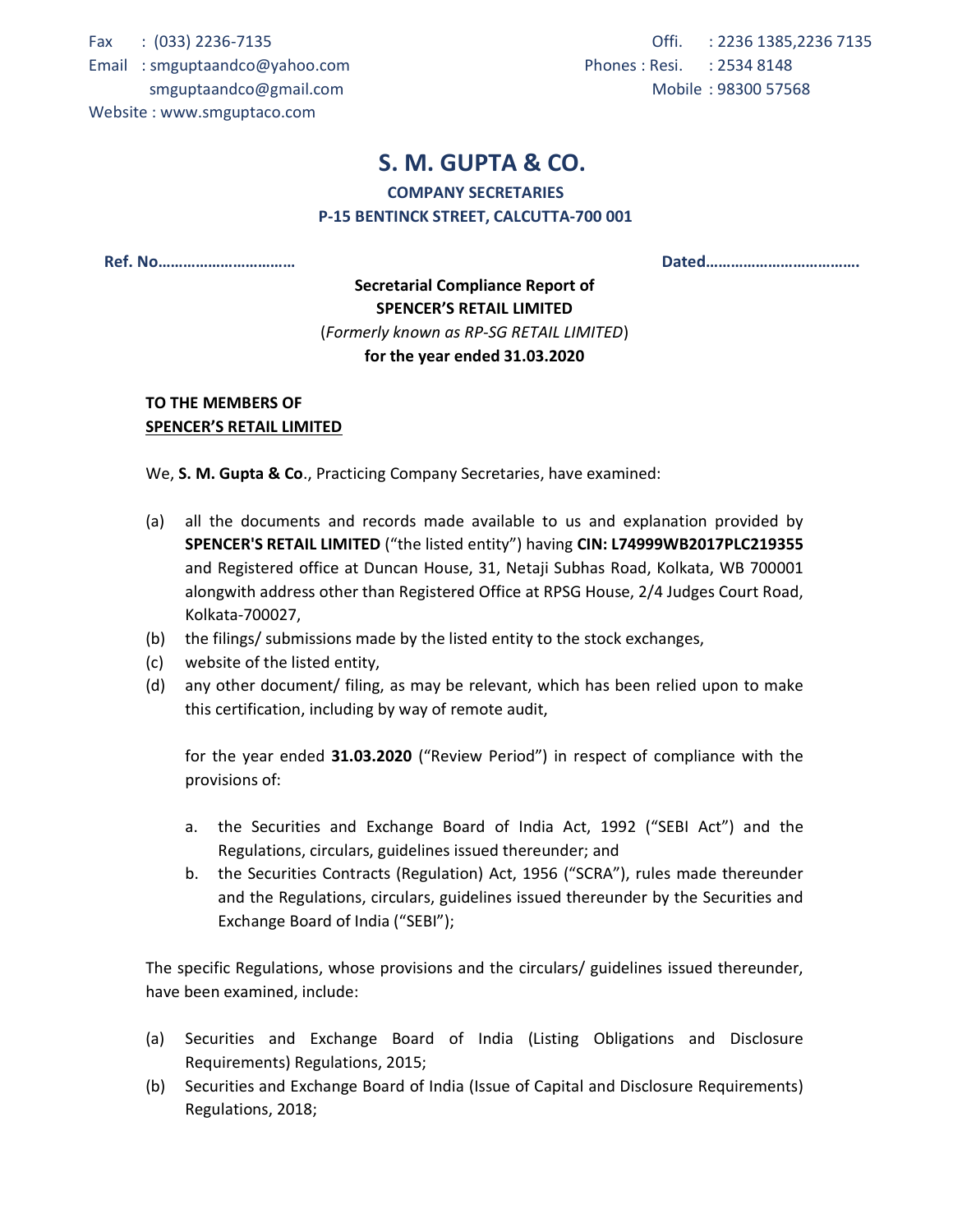Fax : (033) 2236-7135

Email : smguptaandco@yahoo.com smguptaandco@gmail.com

Website : www.smguptaco.com

## S. M. GUPTA & CO.

### COMPANY SECRETARIES

### P-15 BENTINCK STREET, CALCUTTA-700 001

#### Ref. No…………………………… Dated……………………………….

- (c) Securities and Exchange Board of India (Substantial Acquisition of Shares and Takeovers) Regulations, 2011;
- (d) Securities and Exchange Board of India (Buyback of Securities) Regulations, 2018; Not applicable during the year under review.
- (e) Securities and Exchange Board of India (Share Based Employee Benefits) Regulations, 2014;
- (f) Securities and Exchange Board of India (Issue and Listing of Debt Securities) Regulations, 2008; Not applicable during the year under review.
- (g) Securities and Exchange Board of India (Issue and Listing of Non-Convertible and Redeemable Preference Shares) Regulations, 2013; Not applicable during the year under review.
- (h) Securities and Exchange Board of India (Prohibition of Insider Trading) Regulations, 2015;

and circulars/ guidelines issued thereunder;

Based on the above examination, we hereby report that, during the Review Period:

(a) The listed entity has complied with the provisions of the above Regulations and circulars/ guidelines issued thereunder, except in respect of matters specified below:-

| Sr. | <b>Compliance Requirement</b> | <b>Deviations</b> | Observations/             |
|-----|-------------------------------|-------------------|---------------------------|
| No. | (Regulations/circulars/       |                   | <b>Remarks of the</b>     |
|     | guidelines including specific |                   | <b>Practicing Company</b> |
|     | clause)                       |                   | Secretary                 |
|     | NIL                           | <b>NIL</b>        | <b>NA</b>                 |

- (b) The listed entity has maintained proper records under the provisions of the above Regulations and circulars/ guidelines issued thereunder insofar as it appears from my/our examination of those records.
- (c) The following are the details of actions taken against the listed entity/ its promoters/ directors/ material subsidiaries either by SEBI or by Stock Exchanges (including under the Standard Operating Procedures issued by SEBI through various circulars) under the aforesaid Acts/ Regulations and circulars/ guidelines issued thereunder: